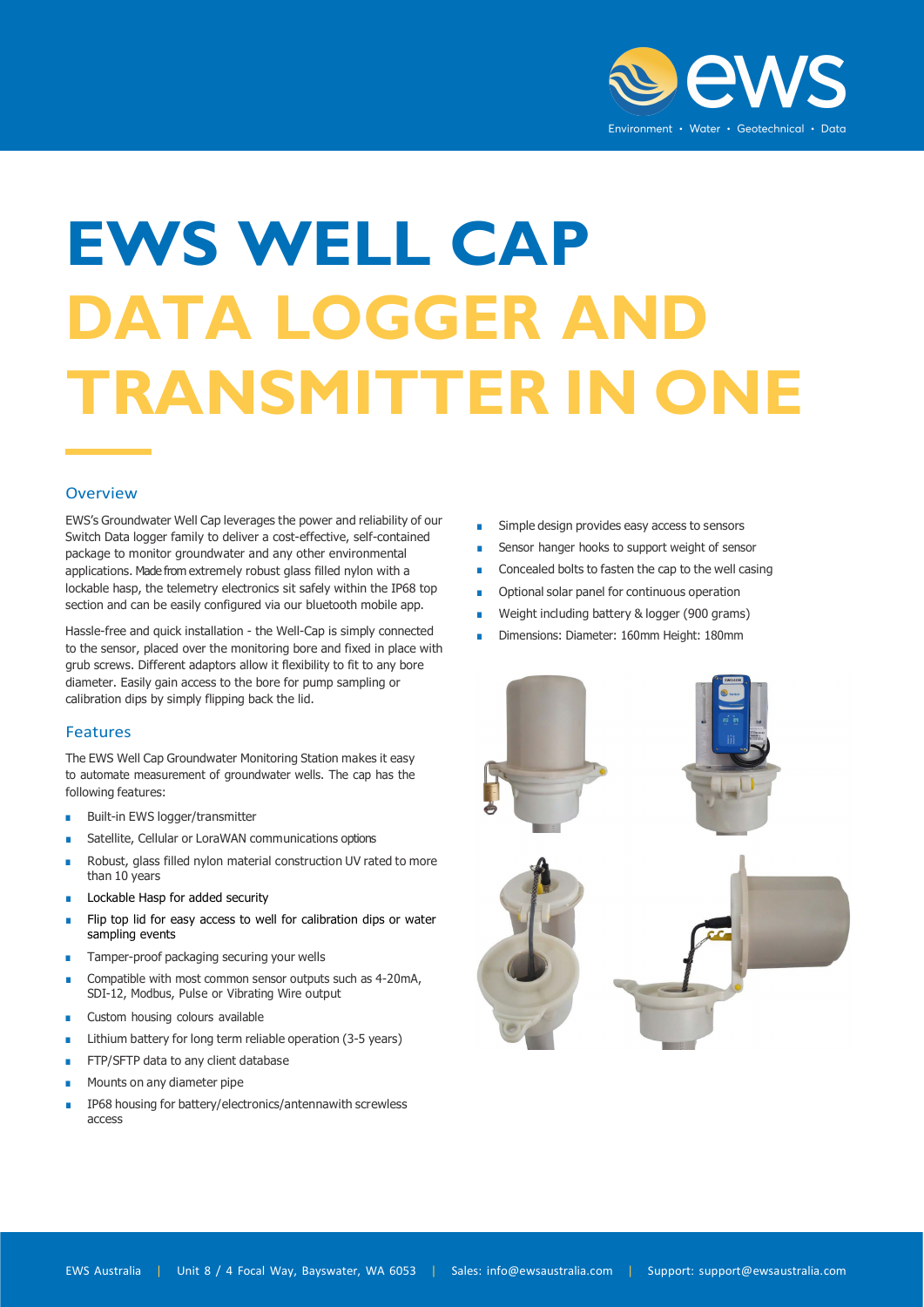## **SPECIFICATIONS**

Specifications subject to change without notice.

| <b>PARAMETER</b>                               | <b>MIN</b> | <b>TYP</b>         | <b>MAX</b> | <b>UNIT</b> |  |  |  |
|------------------------------------------------|------------|--------------------|------------|-------------|--|--|--|
|                                                |            | <b>MECHANICAL</b>  |            |             |  |  |  |
| Size                                           |            |                    |            |             |  |  |  |
| Width                                          |            | 53                 |            | mm          |  |  |  |
| Length                                         |            | 114                |            | mm          |  |  |  |
| Height                                         |            | 43                 |            | mm          |  |  |  |
| Weight                                         |            |                    |            |             |  |  |  |
| Unpotted                                       |            | 200                |            | $\mathsf g$ |  |  |  |
| Potted                                         |            | 350                |            | g           |  |  |  |
| <b>ENVIRONMENTAL</b>                           |            |                    |            |             |  |  |  |
| Operating Temperature                          | $-20$      |                    | 60         | $\circ$ C   |  |  |  |
| Storage Temperature                            | $-40$      |                    | 65         | $\circ$ C   |  |  |  |
| Humidity                                       | $\sqrt{5}$ |                    | 95         | % Rel       |  |  |  |
|                                                |            | <b>POWER</b>       |            |             |  |  |  |
| <b>External Power Supply</b><br>Input          |            |                    |            |             |  |  |  |
| Input Voltage                                  | $12$       |                    | 24         | $\vee$      |  |  |  |
| Input Current                                  |            |                    | 700        | mA          |  |  |  |
| <b>Internal Battery</b>                        |            |                    |            |             |  |  |  |
| (Rechargeable)                                 |            |                    |            |             |  |  |  |
| Chemistry                                      |            | Lion               |            |             |  |  |  |
| <b>Terminal Voltage</b>                        | 6.8        | 7.8                | 8.4        | $\vee$      |  |  |  |
| Capacity                                       |            | 1.8/4.8            |            | Ahr         |  |  |  |
| <b>Internal Battery (Non-</b><br>rechargeable) |            |                    |            |             |  |  |  |
| Chemistry                                      |            | LiMnO <sub>2</sub> |            |             |  |  |  |
| <b>Terminal Voltage</b>                        | 6.8        | 7.8                | 8.4        | $\mathsf V$ |  |  |  |
| Capacity                                       |            | 4.8                |            | Ahr         |  |  |  |
| <b>Sensor Power Output</b>                     |            |                    |            |             |  |  |  |
| Output Voltage                                 | 11         | 12                 | 13         | $\vee$      |  |  |  |
| <b>Output Current</b>                          |            |                    | 500        | mA          |  |  |  |
| <b>Digital Output</b>                          |            |                    |            |             |  |  |  |
| Output Voltage                                 | $11\,$     | $12$               | $13\,$     |             |  |  |  |
| <b>Output Current</b>                          |            |                    | 500        | mA          |  |  |  |
| <b>STORAGE</b>                                 |            |                    |            |             |  |  |  |
| Non-volatile-Log                               |            |                    |            |             |  |  |  |
| Size                                           |            | $\overline{4}$     |            | ${\sf MB}$  |  |  |  |
| Events                                         |            | 256000             |            | Events      |  |  |  |
| <b>CLOCK</b>                                   |            |                    |            |             |  |  |  |
| <b>RTC</b>                                     |            |                    |            |             |  |  |  |
| Accuracy (-10 to 70°C)                         |            | 20                 | $70\,$     | ppm         |  |  |  |
| <b>Network Time Sync</b><br>Support            |            |                    |            |             |  |  |  |
| Supported Networks                             |            | Iridium            |            |             |  |  |  |
| Cellular                                       |            |                    |            |             |  |  |  |
| Parameter                                      | Min        | Typ                | Max        | Unit        |  |  |  |